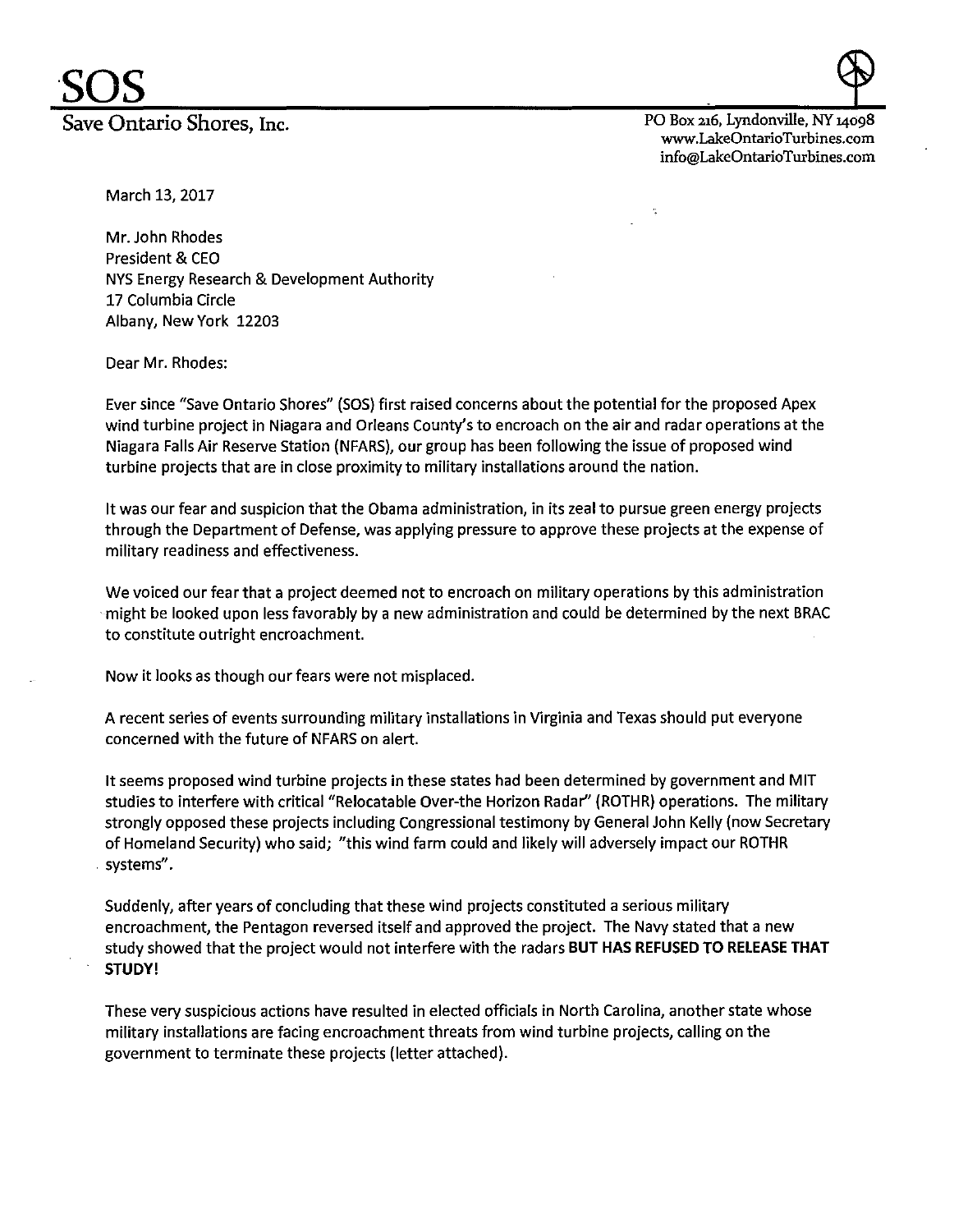These elected officials express the same concern as SOS - that a project approved through undo political pressure by the previous administration could meet a much different fate when the next BRAC is convened, resulting in the finding of encroachment and a decision to recommend closure of a base due to the degrading of its effectiveness.

As you know, NFARS has twice been listed for closure by previous BRAC's. The BRAC process has not been kind to New York. Previous administrations saw a total of seven military installations closed throughout New York State. Is anyone in this state government willing to risk the future of NFARS and its 3,000+ employees for an out of state wind developer whose project will create 10 full time jobs now that serious concerns have been raised about the impartiality of the vetting process of wind projects situated near military bases?

The residents of Western New York who are solidly opposed to the Apex project look to you and your Article 10 siting board reject the Apex project and the inherent threat it poses to NFARS.

Sincerely,

Camela AtetaCer

Save Ontario Shores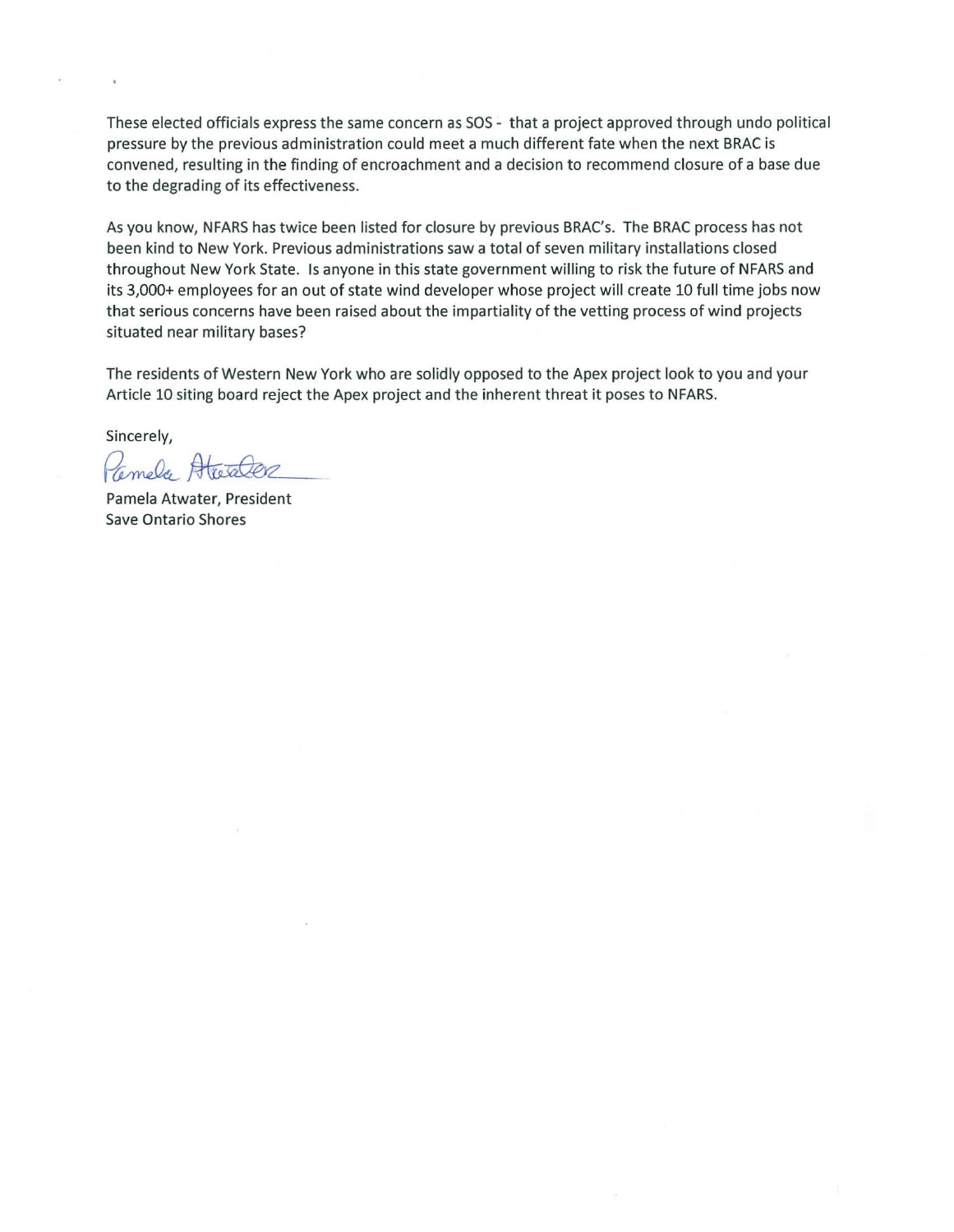This copy is for your personal, non-commercial use only. To order presentation-ready copies for distribution to your colleagues, clients or customers visit http://www.djreprints.com.

http://www.wsj.com/articles/the-winds-of-green-war-1485126942

## REVIEW & OUTLOOK **The Winds of Green War**

Turbines in North Carolina threaten a crucial military radar.



PHOTO: MATT YOUNG/ASSOCIATED PRESS

crucial U.S. defense radar in southern Virginia.

That's the location of one of America's two Relocatable Over-the-Horizon Radar (Rothr) sites. Rothr, which is run by the Navy, provides long-range surveillance of aircraft and surface ships through the Caribbean to South America. The two Rothr sites-the other is in Texas-are crucial for tracking foreign military operations, drug runners and other criminals.

The Navy-informed by MIT and government studies-has long held that wind farms within a 28-mile radius of a Rothr site interfere with its ability to function. In 2011 the Spanish wind-turbine manufacturer Iberdrola nonetheless applied to build a giant wind farm in North Carolina near the Virginia border. The farm's more than 100 turbines, some more than 500 feet tall, would fall within 28 miles of the Rothr site, some as near as 14 miles.

For years the U.S. military opposed the wind project. General John Kelly, then leading U.S. Southern Command, told Congress that the wind farm "could and likely will adversely impact our Rothr systems," adding that while the Pentagon was working with "developers and stakeholders to develop potential mitigation solutions," he had "little confidence we will succeed." Gen. Kelly is now Mr. Trump's Secretary of Homeland Security.

So it was a surprise to many when the Pentagon reversed itself in October 2014 and approved the project. The preamble in its agreement with Iberdrola says "it is an

Jan. 22, 2017 6:15 p.m. ET

Donald Trump has encouraged his cabinet nominees to take the initiative as soon as they're on the job, and one area ripe for action is reversing the Obama Administration's habit of letting its green-energy obsessions interfere with national defense. A good place to start is reviewing a wind farm that could compromise a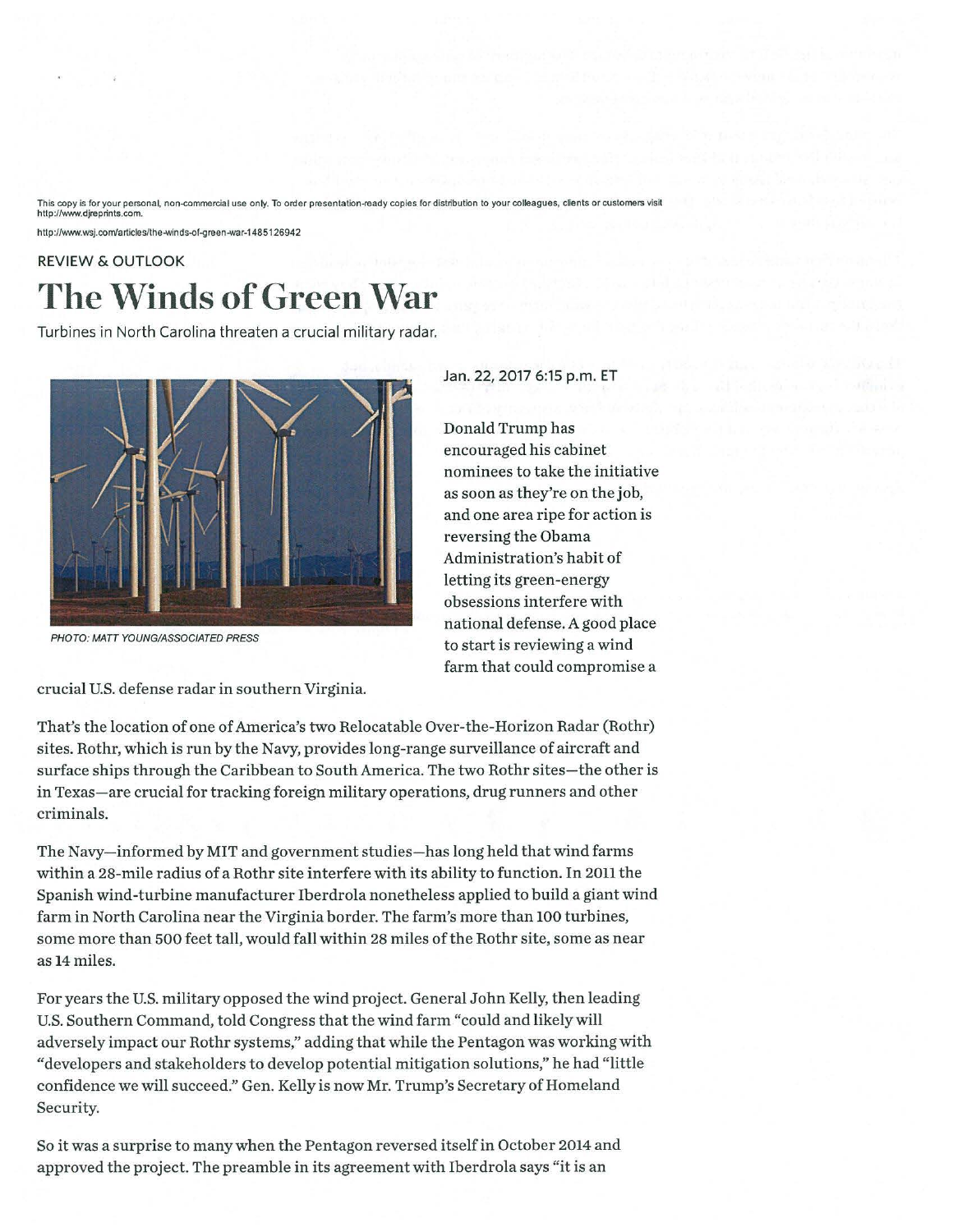

## Dorth Carolina General Assembly

Presidential Transition Headquarters Attn: General Kelly 1800 F Street NW Room G-117 Washington DC 20270

General John Kelly:

We are extremely pleased that you were recently chosen to be the new leader of the US *Department of Homeland Security.* 

Although you undoubtedly have a lot on your plate, we want to bring your attention to an extraordinarily important time-sensitive Homeland Security matter  $-$  and one you already have some familiarity with: industrial wind energy interference with the North Carolina-Virginia border ROTHR facility.

We don't have to tell you about the wide breadth of critical Homeland Security responsibilities that this ROTHR facility is responsible for,  $1$  as you had first-hand experience with it for some time when you were US Southern Command.

As you are likely aware, MIT's government-funded 2012 study<sup>2</sup> concluded that any wind project within 28 miles of a ROTHR receiver, would almost certainly seriously degrade the ROTHR's operational performance. In the situation at hand, over a hundred 500 foot tall turbines are currently being constructed at the *Desert WiM* - Iberdrola/Amazon project in Northeast North Carolina<sup>3</sup>.

Disturbingly, ALL of these turbines are *within* the 28 mile radius - with some only 14 miles from the ROTHR receiver! (Note also that these are larger turbines than were used in the MIT study  $-$  so if anything their separation should be more.)

Yet despite the extraordinary Homeland Security importance of this facility, and MIT's dire warning, due to the political correctness focus of the current administration, DoD entered into an "Agreement"4 to allow this intrusion.

When asked why they would put our national security at such risk, their answer was that a subsequent study concluded that the interference would not be as traumatic as the MIT report determined, *and* that mitigations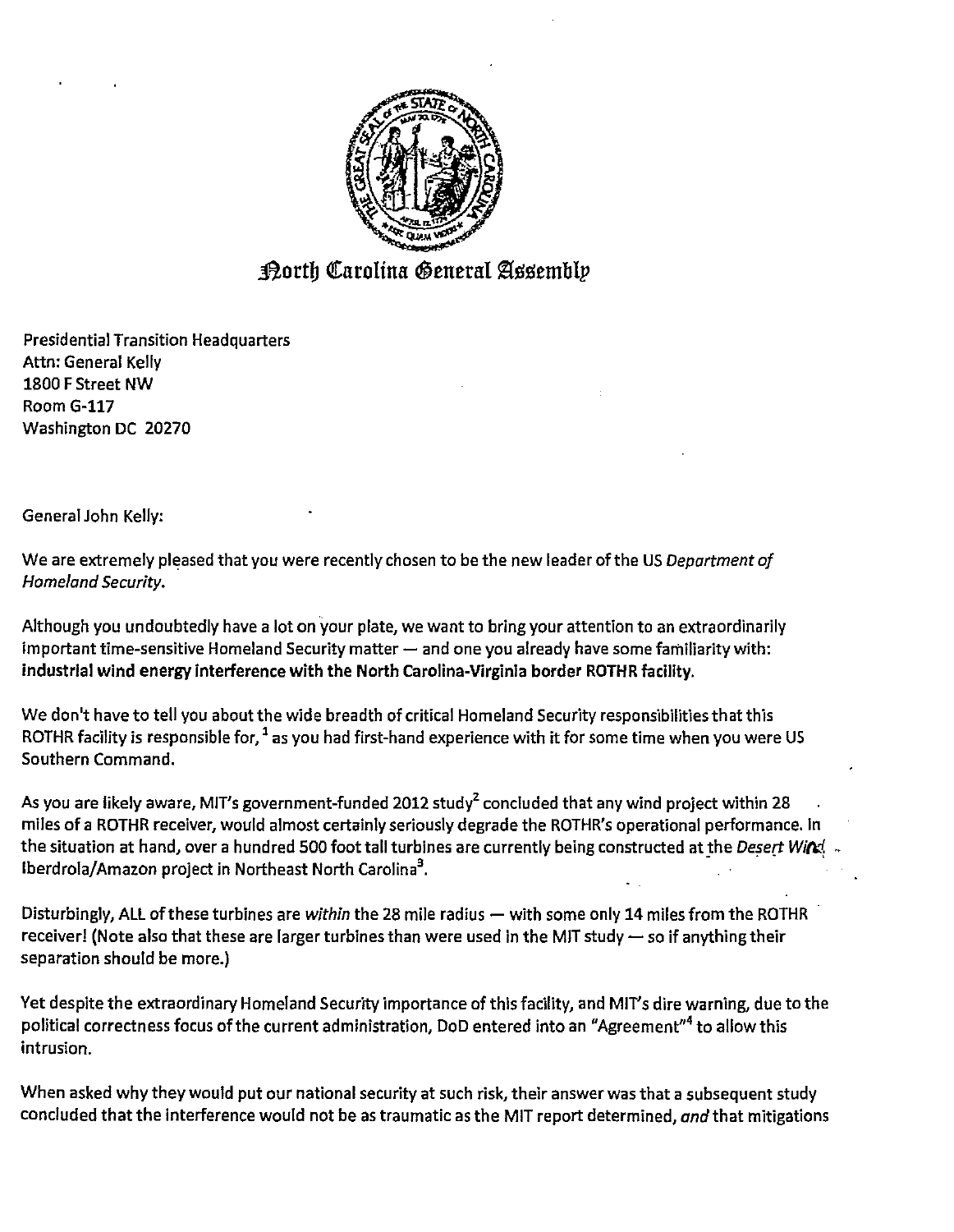were possible that could allow the ROTHR facility to continue to operate, without any consequential loss of information.

Requests for a copy of this second study (to assess the methodology and assumptions that led to this starkly different conclusion), have been denied on the basis that it is confidential. This does not engender confidence,

Your testimony on this topic before the House *Armed Services Committee* (2/26/14) 5 was commendable in its frankness: you expressed grave concern about the proposed "mitigations" to this national security matter and (in our view) rightly so.

In our opinion, due to the consequences at stake, this wind project should never have been permitted to be built. If it was allowed, there should have been specific and extremely strict rules and regulations that would have quickly (and automatically) rectified any situation caused by the wind project that would adversely undermine the functioning of this important Homeland Security asset.

We are very distraught that the "Agreement" entered into by DoD and the wind developer (10/23/14), does not have *any* provision that would automatically shut down the wind project (or require an acceptable remediation) if there is 10% degradation of the ROTHR signal, or 25%, or 50% or even 100%!

Under such circumstances, all the wind developer is currently required to do is to attend a meeting, to discuss the problem. Nothing more.

This totally unacceptable situation came about due to the current administration's promotion of unscientific and nonsensical "All of the Above" energy sources (and renewable energy in particular), at essentially any cost. We are very hopeful that you and the new administration will have a considerably different energy perspective (e.g. "All of the Sensible"), and will take corrective action here *before* this wind project goes into operation (30± days from now).

The two options we are recommending for Homeland Security to consider are: 1 - *Preferred Option:* Shut down this project permanently. This would be. done due to its imminent, highly likely, unacceptable threat to our national security.

Yes the government should compensate the developer, but only for actual documented costs to date (not for future speculated profits). No tears need to be shed for Iberdrola, which is the antithesis of the *Make America Great* program. For example, this foreign company holds the national record for amounts of money extracted from the US economy and sent abroad!<sup>6</sup>

In addition to the national security issues and federal welfare involved here, independent experts have concluded that this project will probably cost the NC host community something like \$11 million per year <sup>3</sup>  $-$  so you have our blessing to cancel this project, which will likely be a net liability to North Carolina.

2 - Secondary Option: Immediately make major changes in the DoD Agreement. Specifically the developer should be required to immediately shut down any and all turbines, when any more than a 5% degradation of the ROTHR signal is experienced due to any of this project's turbines. The problematic turbines will stay shut down (without compensation) until the developer is able to satisfy DoD and OHS that they have a full remediation ofthe ROTHR signal degradation problem. [Note: Unlike the situation now, DHS should become a co-signer in this Agreement.]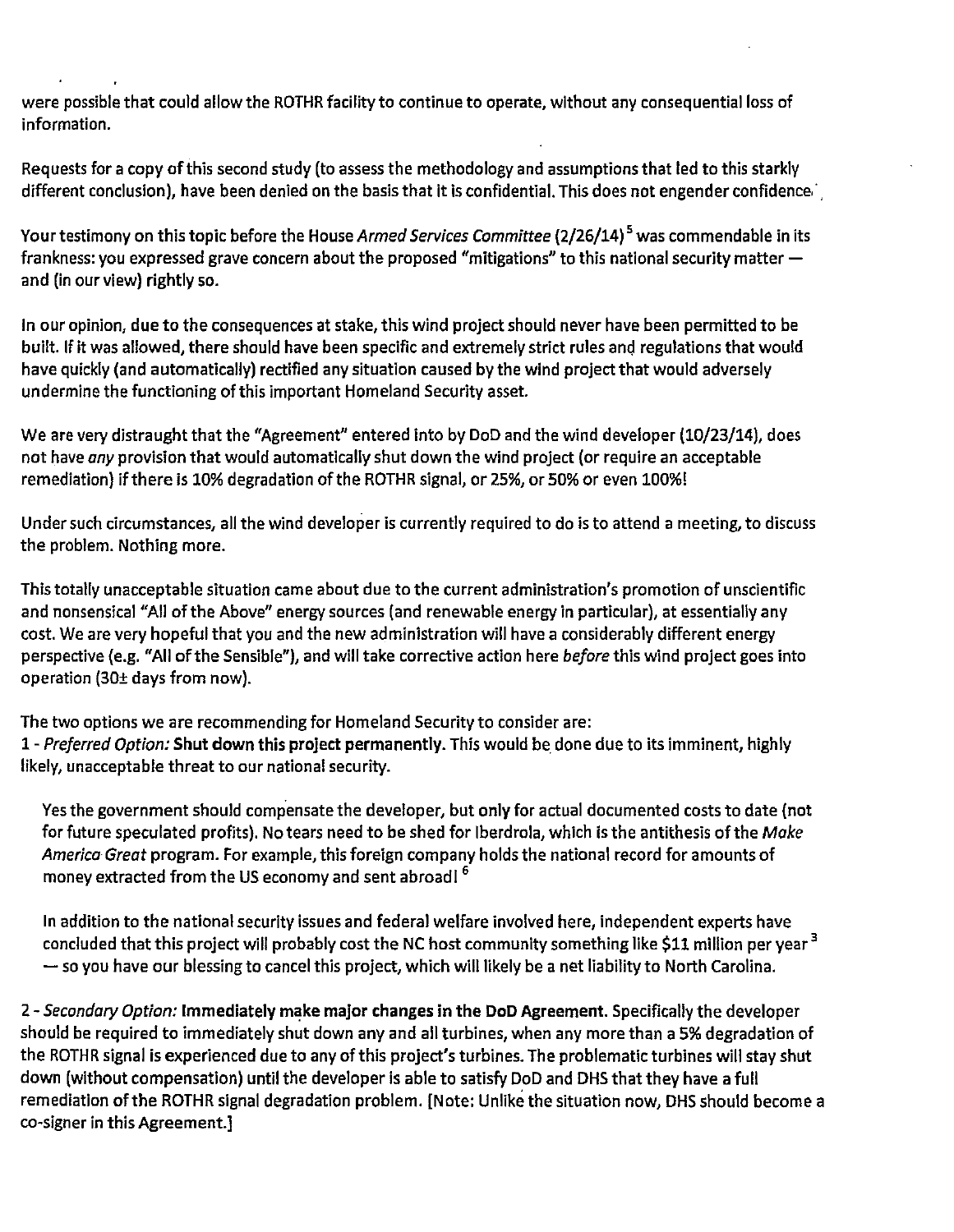Note: The developer may initially understandably balk at having to renegotiate their sweetheart deal  $-$  but you have at least one ace-in-the hole. Section 3-B of the Agreement allows for circumstances where the project may be shut down. The developer needs to be told that without their renegotiating this one-sided, inequitable Agreement, that the provisions in Section 3-B will be engaged.

In our view, time is of the essence here, or we would not have bothered you during this period of major adjustment for you.

Thank you for your exemplary dedication to working for our Country's best interests, and we look forward to working with you to improve our national security.

Sincerely,

~'~·- ,!~r8r£ N.C. Senate Majority Leader N.C. Senate Deputy President Pro Tempore

Y Onne Sendered<br>Senator Norman Sanderson

N.C. Senate

 $4/14$ 

N .C. Speaker of the House Representative Tim Moore

**COMPOSED Senator Phil Berger**<br>N.C. Senate President Pro Tempore

-=rt"...-M/ *(lfL!J.A /.}* 

ive George Cleveland N.C. House of Representatives

Xepresentative John Bell N.C. House Majority Leader

Representative Christopher Millis N.C. House of Representatives